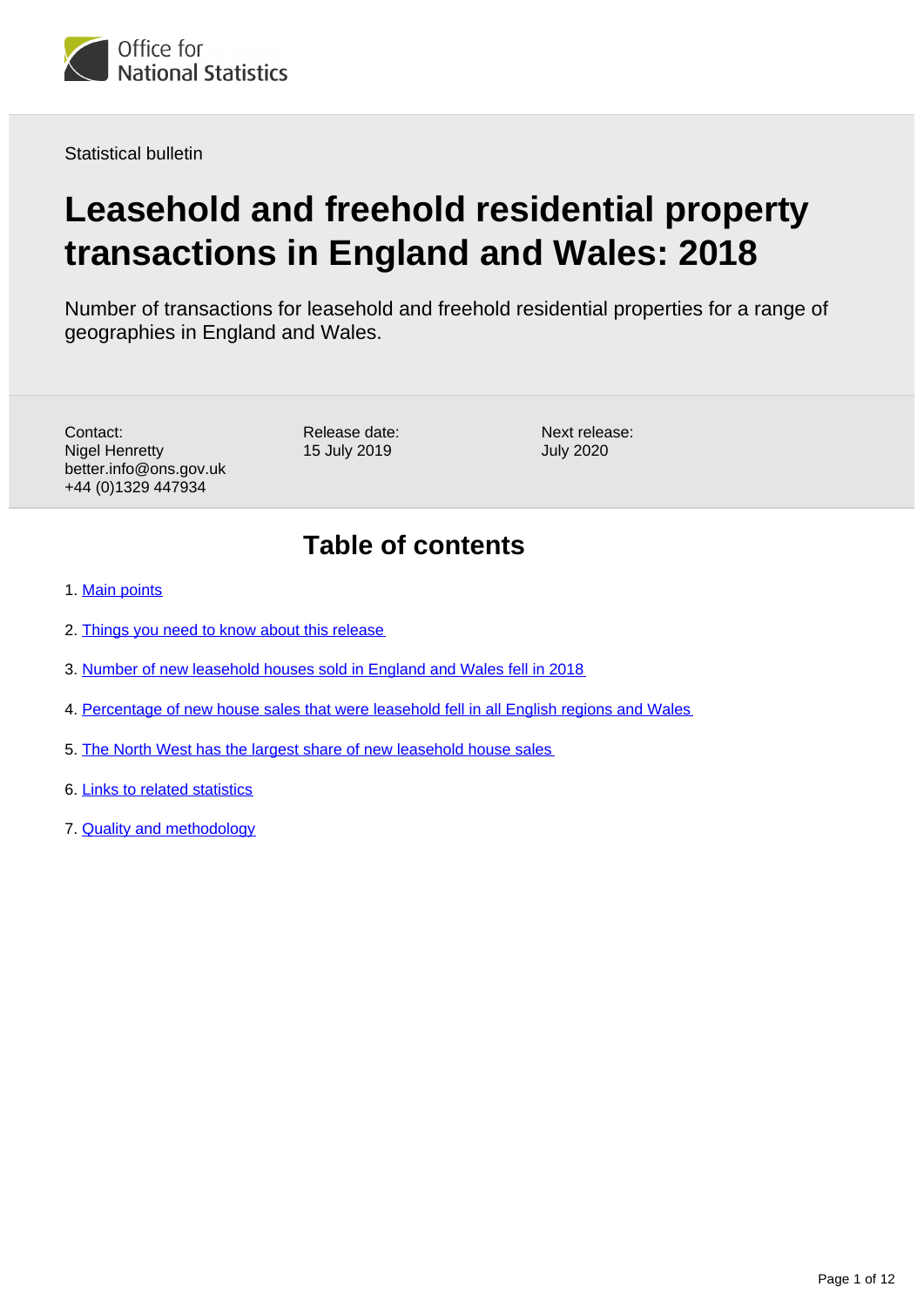# <span id="page-1-0"></span>**1 . Main points**

- In England and Wales, 4.2% of all new houses were sold as leasehold in 2018, down from 13.3% in 2017.
- Terraced houses were the most likely type of new house to be sold as leasehold in 2018.
- In the North West of England, 21.8% of all new houses were sold as leasehold in 2018, more than any other area but down from 58.5% in 2017.
- Out of all leasehold sales of new houses in 2018, two-thirds were in the North West, continuing historical trends.
- Within the North West, the Greater Manchester area had the highest percentage of new house sales that were leasehold in 2018.

# <span id="page-1-1"></span>**2 . Things you need to know about this release**

This is a new publication of statistics that presents information about transactions of leasehold and freehold properties in England and Wales, which is an area of growing public and policy interest. Some of these statistics were previously published as part of the House price statistics for small areas release, on a one-off basis, but this new publication provides further detail and we expect to make the statistics available annually.

The [datasets](https://www.ons.gov.uk/peoplepopulationandcommunity/housing/bulletins/leaseholdandfreeholdresidentialpropertytransactionsinenglandandwales/2018/relateddata) presented in this analysis are available. These data show the number of leasehold and freehold transactions for existing and newly built properties and property type (detached, semi-detached, terraced, and flats and maisonettes). The analysis presented in this bulletin focuses specifically on property transactions for new houses sold as leasehold, which is an area of growing policy interest.

The statistics presented here relate to leasehold properties that were sold in a given year, rather than the [experimental estimates of the total stock of leasehold properties](https://www.gov.uk/government/collections/leasehold-dwellings) for England published by the Ministry of Housing, Communities and Local Government (MHCLG). There are no equivalent statistics on the stock of leasehold properties for Wales.

The latest estimate of the total stock of leasehold dwellings in England was 4.3 million in 2016 to 2017, the latest period for which estimates are available. The number of transactions of leasehold properties in England for 2018 (the latest period for which data are available) was 188,914. The differences and uses of these outputs are summarised in Table 1.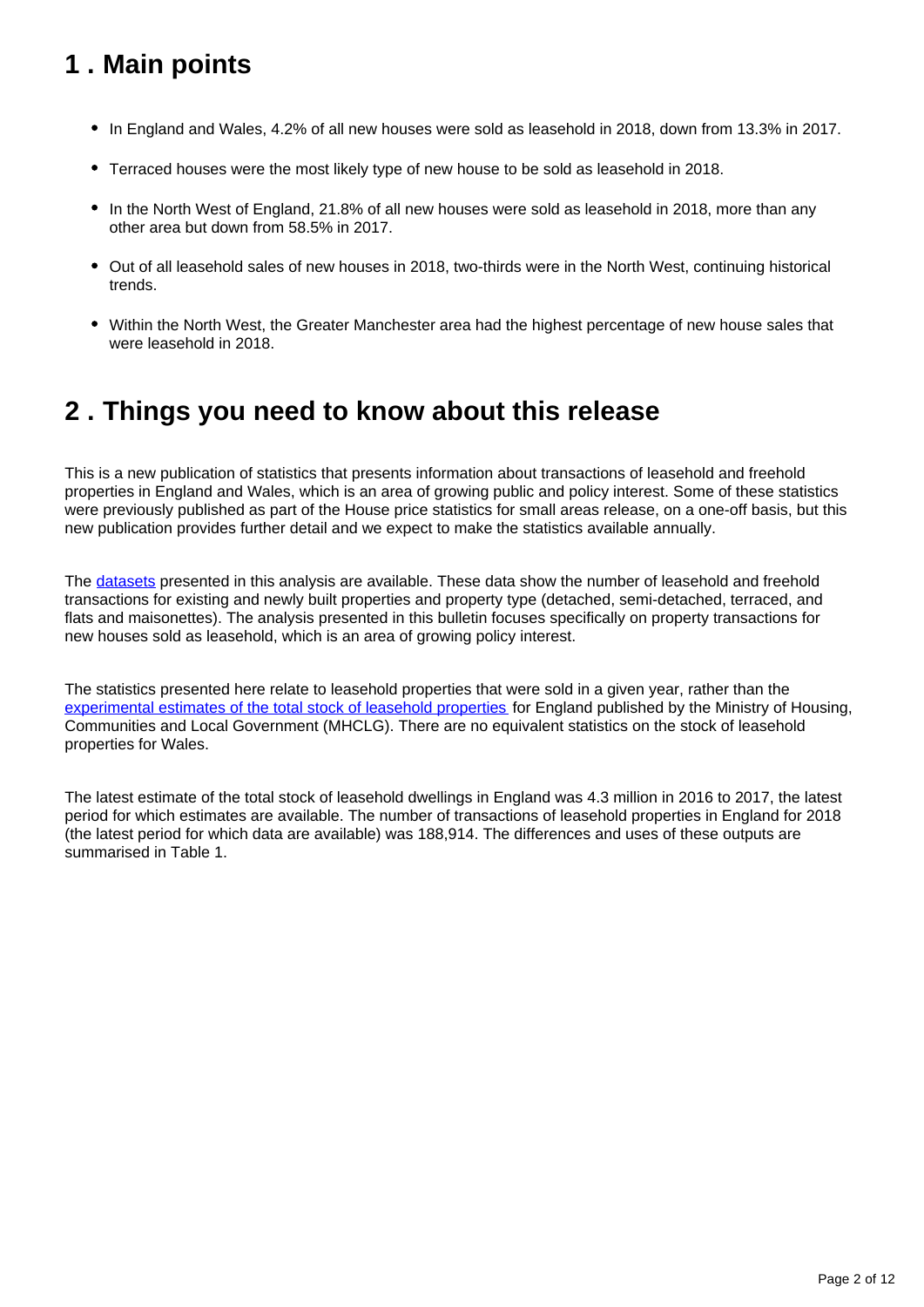Table 1: Summary of differences between Leasehold and freehold residential property transactions (ONS) and Estimating the number of leasehold dwellings in England (MHCLG)

|                                                        | <b>Leasehold and freehold</b><br>residential property<br>transactions (ONS)                                                                                                    | <b>Estimating the number of</b><br>leasehold dwellings in<br><b>England (MHCLG)</b>                                                                                                                                |
|--------------------------------------------------------|--------------------------------------------------------------------------------------------------------------------------------------------------------------------------------|--------------------------------------------------------------------------------------------------------------------------------------------------------------------------------------------------------------------|
| Period covered                                         | Calendar year                                                                                                                                                                  | Financial year                                                                                                                                                                                                     |
| Frequency of publication                               | Annual                                                                                                                                                                         | Annual                                                                                                                                                                                                             |
| What is it designed to measure? The number of property | transactions that were<br>leasehold and freehold                                                                                                                               | Estimate of the number of<br>leasehold dwellings                                                                                                                                                                   |
| Coverage                                               | England and Wales: several England (there are no<br>geographies by property<br>type                                                                                            | equivalent figures for Wales)                                                                                                                                                                                      |
| Source                                                 | <b>HM Land Registry</b>                                                                                                                                                        | English Housing Survey; HM<br>Land Registry; Ministry of<br>Housing Communities and Local<br><b>Government Dwelling Stock</b><br>Estimate 2016; Valuation Office<br>Agency Council Tax Stock of<br>Properties 2016 |
| Uses                                                   | Used by housing policy<br>makers, including central<br>and local government in<br>developing and monitoring<br>sale of new housing by<br>local, regional and national<br>level | Intended to be used as evidence<br>in policymaking by both central<br>and local government and allow<br>for the tracking of total number<br>policies and practices in the of leasehold dwellings over time         |

Source: Office for National Statistics - Leasehold and freehold residential property transactions

### **Definitions and data sources**

[Leasehold properties](https://www.gov.uk/leasehold-property) are those that are owned for a fixed period, under an agreement with the landlord, usually known as the freeholder. Statistics in this release provide information about trends in the sales of leasehold properties, however, the data used to produce them do not contain information about the reasons for the sale of leaseholds or information about who owns the land on which the properties are built.

This release uses data from HM Land Registry (LR) to provide statistics on the number of residential property transactions for properties that were sold in England and Wales. Properties sold at a discount to market level, such as properties sold under the Right to Buy scheme, are not included in these statistics because they are not included in the underlying data.

The smallest areas for which statistics are presented are [Middle layer Super Output Areas \(MSOAs\).](https://www.ons.gov.uk/methodology/geography/ukgeographies/censusgeography/) There are 7,201 MSOAs in England and Wales, each containing around 3,000 households. Statistics for these areas therefore provide a detailed geographic understanding of the number of residential property sales of leasehold and freehold properties that were sold at market value.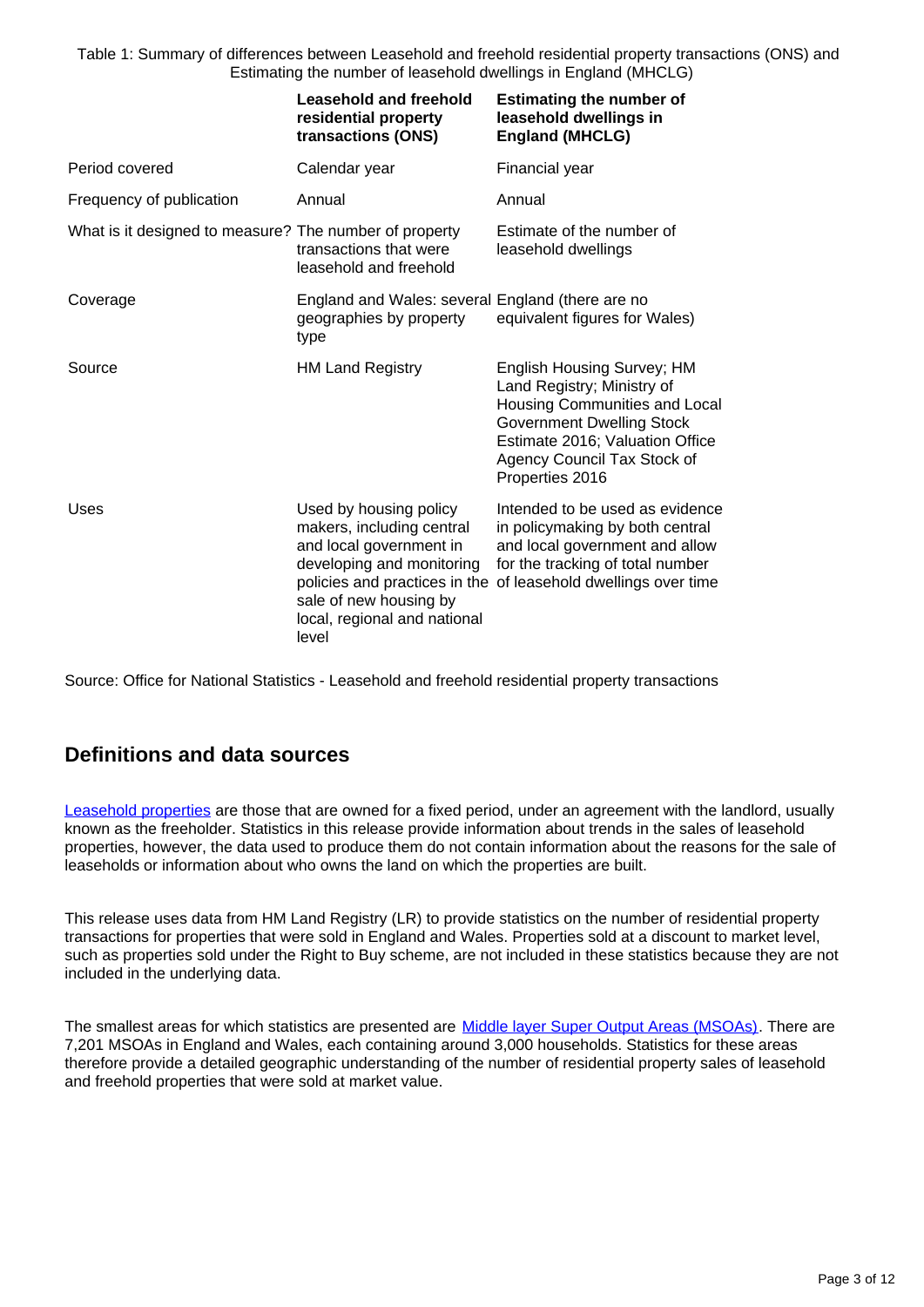# <span id="page-3-0"></span>**3 . Number of new leasehold houses sold in England and Wales fell in 2018**

This section provides analysis of the number and percentage of houses (residential properties excluding flats and maisonettes) that were sold as leasehold in England and Wales overall.

In 2018, there were 3,242 new houses and 41,686 existing houses sold as leasehold in England and Wales. Sales of new leasehold houses accounted for 4.2% of all new houses sold in 2018, a large drop from the previous year (13.3%). Sales of existing leasehold houses in 2018 remained similar to 2017, at 6.6% of all sales of existing houses.

A consultation paper [Tackling unfair practices in the leasehold market](https://assets.publishing.service.gov.uk/government/uploads/system/uploads/attachment_data/file/632108/Tackling_unfair_practices_in_the_leasehold_market.pdf) was published by the Ministry of Housing, Communities and Local Government (MHCLG) in July 2017. The resulting [Summary of consultation responses](https://assets.publishing.service.gov.uk/government/uploads/system/uploads/attachment_data/file/670204/Tackling_Unfair_Practices_-_gov_response.pdf)  [and government response](https://assets.publishing.service.gov.uk/government/uploads/system/uploads/attachment_data/file/670204/Tackling_Unfair_Practices_-_gov_response.pdf) was published in December 2017. It stated that leaseholder respondents suggested "developers were maximising their returns by developing a business model which allowed connected companies, owned by developers, to generate further income streams."

Following this consultation, the [government announced possible changes](https://www.gov.uk/government/news/crackdown-on-unfair-leasehold-practices--2) to the leaseholds system, including "a ban on leaseholds for almost all new build houses". In addition, the Welsh Government released a statement on [leasehold reform in Wales](https://gov.wales/written-statement-leasehold-reform-wales) in March 2018. More recently, the Competition and Markets Authority (CMA) opened an investigation into the leasehold housing market. This was followed by the House of Commons library releasing a paper on [Leasehold and commonhold reform](https://researchbriefings.parliament.uk/ResearchBriefing/Summary/CBP-8047) that considers issues associated with leasehold ownership.

Figure 1 shows the percentage of sales of new houses that were leasehold and the percentage of sales of existing houses that were leasehold, in England and Wales.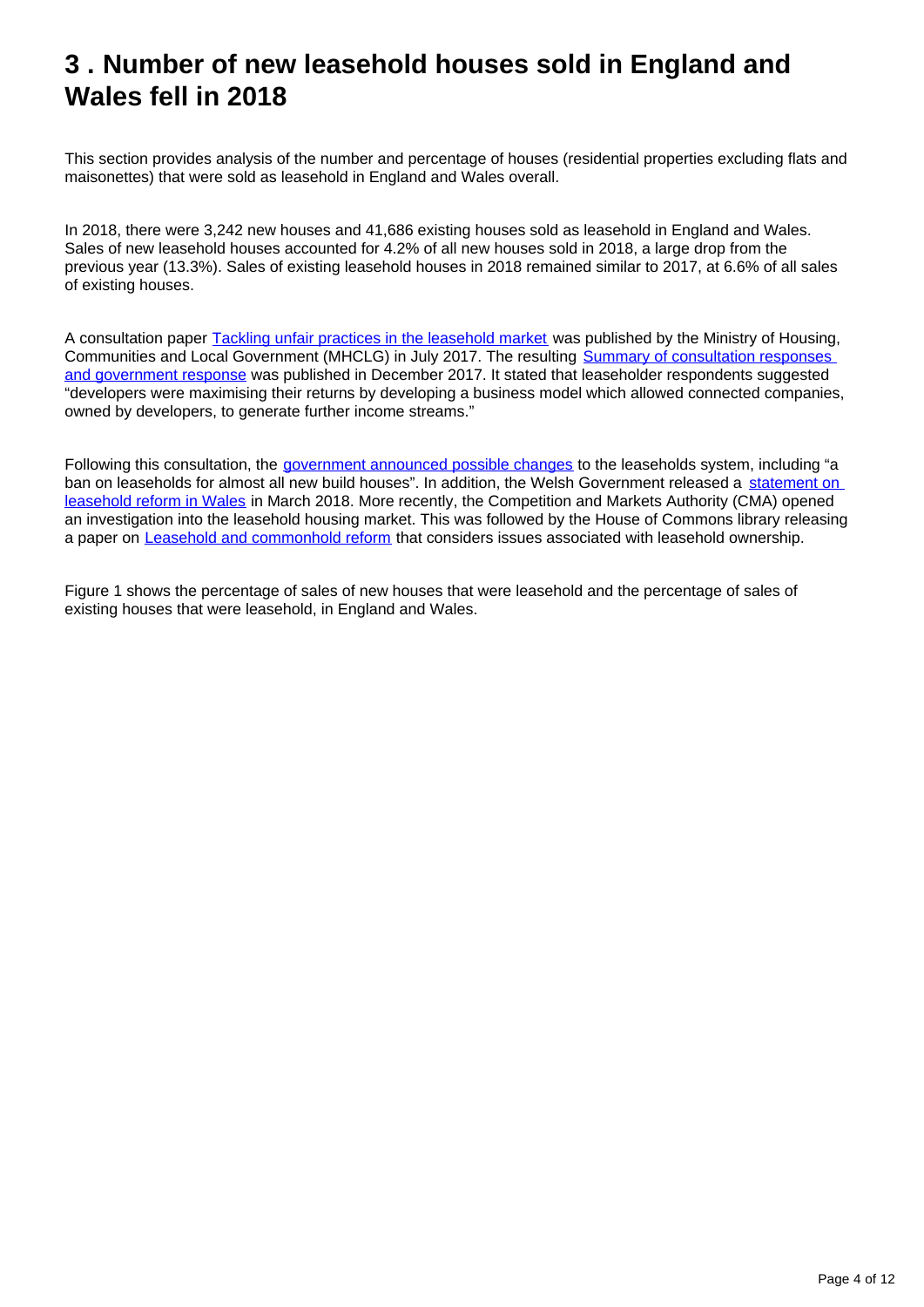#### **Figure 1: Percentage of new leasehold house sales fell sharply in 2018**

**Percentage of sales of houses that were leasehold, England and Wales, 1995 to 2018**

### Figure 1: Percentage of new leasehold house sales fell sharply in 2018

Percentage of sales of houses that were leasehold, England and Wales, 1995 to 2018



- Percentage of all existing house sales that were leaseholds

#### **Source: Office for National Statistics - Leasehold and freehold residential property transactions and HM Land Registry – Price Paid Data**

The proportions of both new and existing houses sold as leasehold were similar until around 2004, after which there was an increase in the percentage of transactions of new houses that were leasehold. Larger increases followed in 2015 and 2016, when the percentage of new houses sold as leasehold peaked at 15.1% of all new houses. The percentage of existing houses sold as leasehold has remained stable throughout.

Figure 2 shows the percentage of new houses that were sold as leasehold by house type.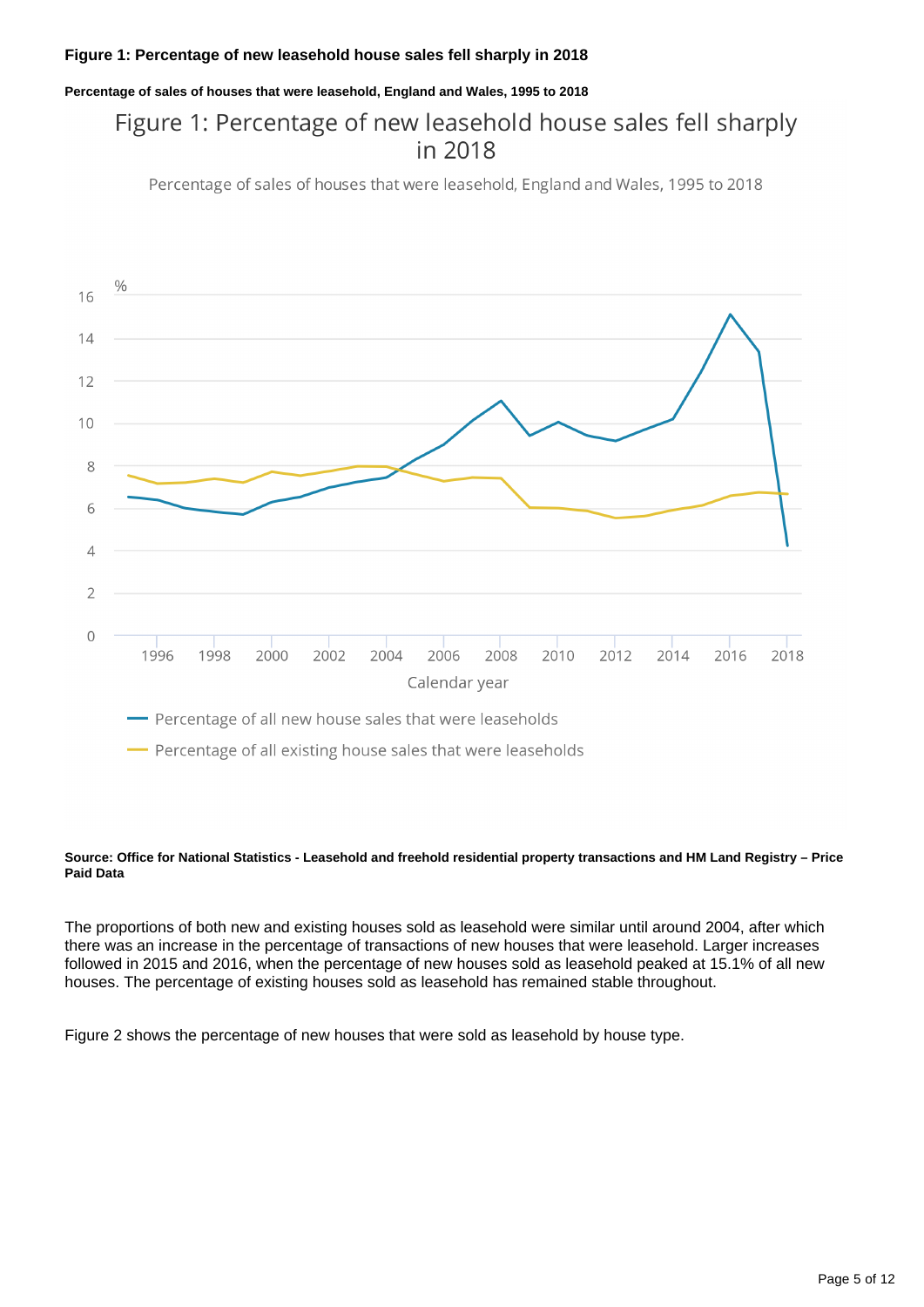#### **Figure 2: Percentage of new leasehold house sales more than halves for all house types**

#### **Percentage of sales of new houses that were leasehold, by property type, England and Wales, 2017 and 2018**

### Figure 2: Percentage of new leasehold house sales more than halves for all house types

Percentage of sales of new houses that were leasehold, by property type, England and Wales, 2017 and 2018



**Source: Office for National Statistics – Leasehold and freehold residential property transactions and HM Land Registry – Price Paid Data**

#### **Notes:**

1. The percentages for each house type are of the total sales of new houses for that type.

The fall in new houses being sold as leasehold was across all house types in 2018, with each dropping by more than half compared with the previous year. New terraced houses were the most likely to be sold as leasehold, with 6.7% of all new terraced houses being sold as leasehold in 2018.

The largest percentage drop was for sales of new leasehold detached houses, which fell from 12.2% of all new detached houses sold as leasehold in 2017, to 3.1% in 2018.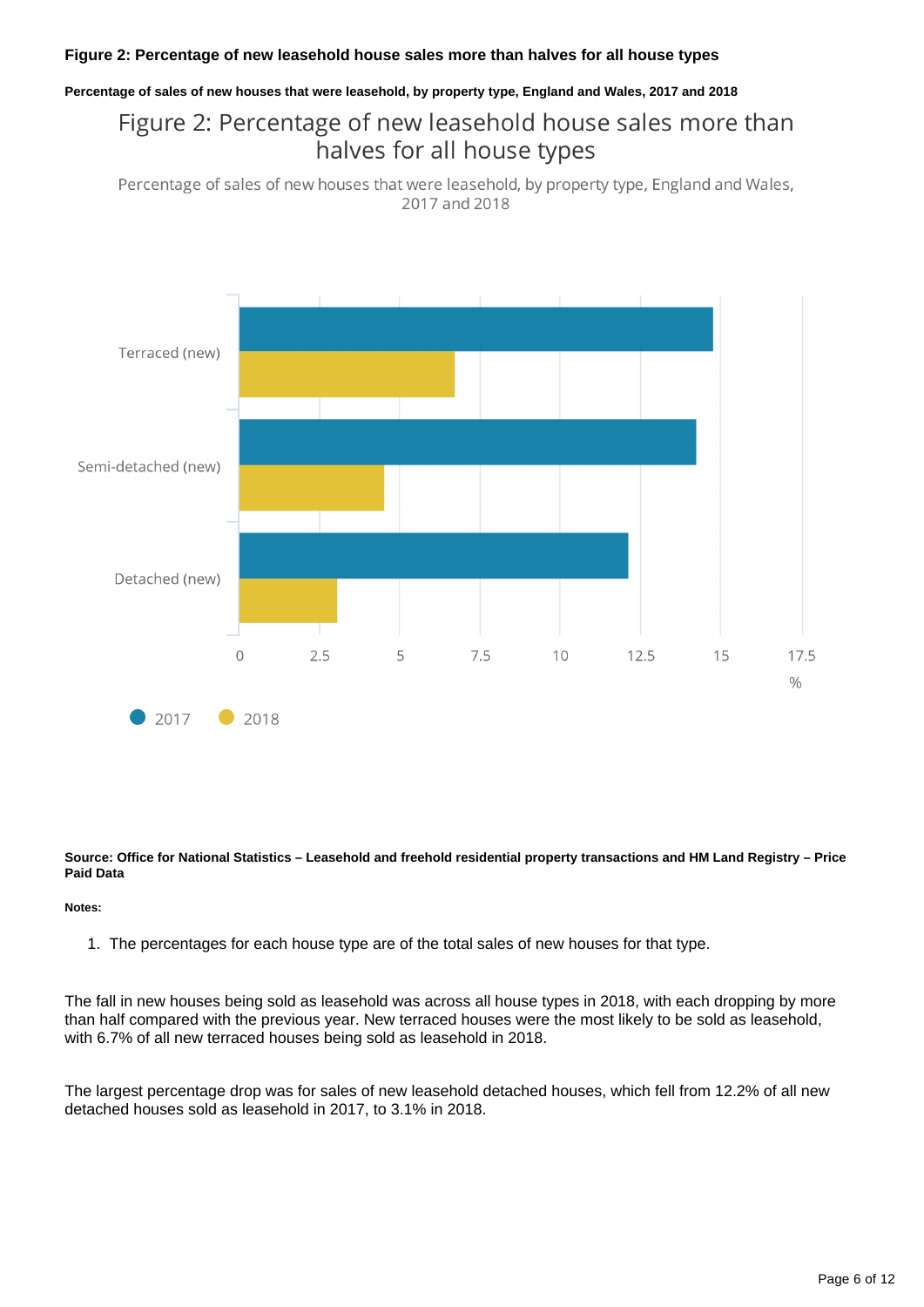# <span id="page-6-0"></span>**4 . Percentage of new house sales that were leasehold fell in all English regions and Wales**

This section focuses on the proportions of new houses sold as leasehold within English regions and Wales, allowing comparisons to be made between these areas.

In England and Wales, 4.2% of all new houses were sold as leasehold in 2018. However, there were variations in the percentage of new houses that sold as leasehold within English regions and Wales. In the North West, 21.8% of new house sales were leasehold in 2018, with only around 1% of new houses in the North East being sold as leasehold.

Figure 3 shows the percentage of all new house sales that were leasehold within English regions and Wales in 2017 and 2018.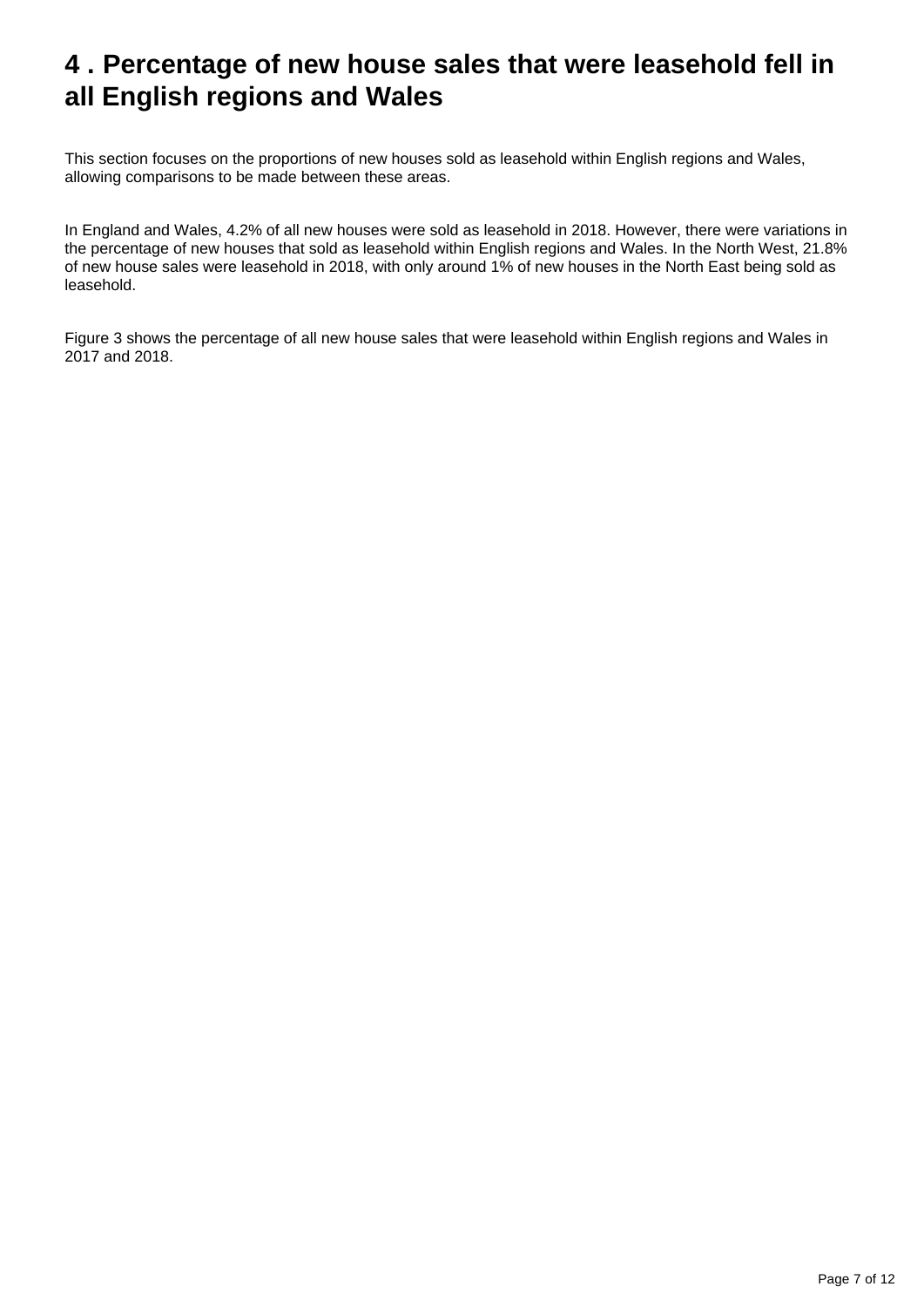#### **Figure 3: All English regions and Wales had a drop in the percentage of new house sales that were leasehold in 2018**

**Percentage of new house sales that were leasehold within each English region and Wales, 2017 and 2018**

### Figure 3: All English regions and Wales had a drop in the percentage of new house sales that were leasehold in 2018

Percentage of new house sales that were leasehold within each English region and Wales, 2017 and 2018



#### **Source: Office for National Statistics – Leasehold and freehold residential property transactions and HM Land Registry – Price Paid Data**

The fall in the percentage of new houses that sold as leasehold in 2018 was reflected within all English regions and Wales.

The North West remained the region with the highest percentage, with 21.8% of all new house sales being leasehold in 2018, although this fell from 58.5% in 2017. The consultation paper Tackling unfair practices in the [leasehold market](https://assets.publishing.service.gov.uk/government/uploads/system/uploads/attachment_data/file/632108/Tackling_unfair_practices_in_the_leasehold_market.pdf) published by the Ministry of Housing, Communities and Local Government (MHCLG) refers to the prevalence of houses sold as leasehold in the North West. It states that "the sale of new build leasehold houses in some areas of England is an accepted custom and practice… it is particularly common practice in parts of Cheshire, Greater Manchester, Lancashire and Merseyside."

London had the second-highest percentage, with 15.9% of new house sales that were leasehold. This was a relatively small drop from 2017.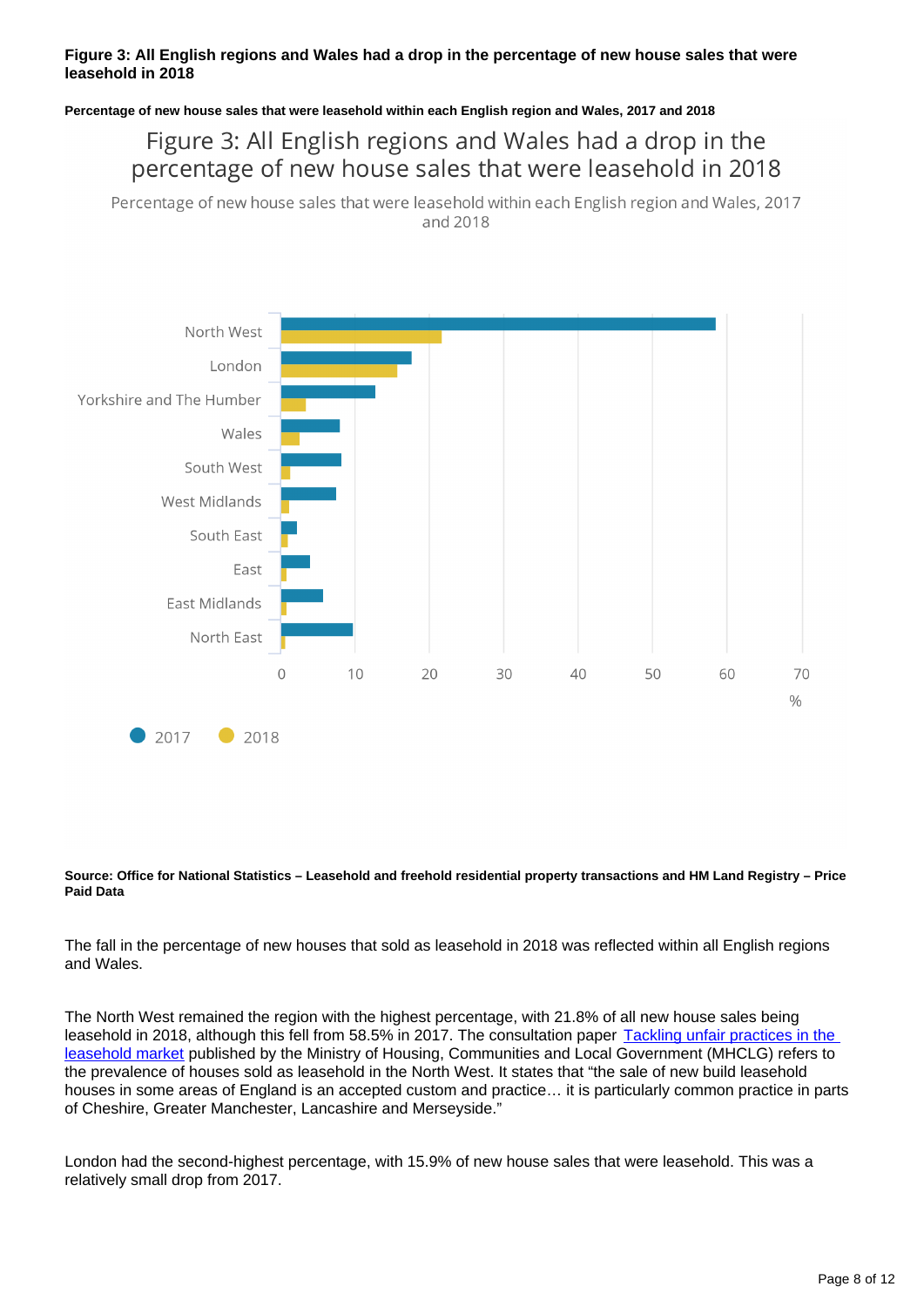Within the North West, there are concentrations of sales of new leasehold houses. Figure 4 shows the percentage of property transactions of new houses that were leasehold within local authority districts in the North West.

#### **Figure 4: Highest percentage of sales of new leasehold houses are concentrated around Greater Manchester area**

**Percentage of property transactions of new houses that were leasehold, by local authority districts in the North West of England, 2017 and 2018**



Sources: ONS - Leasehold and freehold residential property transactions and HM Land Registry - Price Paid Data Contains Ordnance Survey data @ Crown copyright 2019. Graphic created by ONS Geography

#### **Source: Office for National Statistics - Leasehold and freehold residential property transactions and HM Land Registery - Price Paid Data Contains Ordnance Survey data © Crown copyright 2019. Graphic created by ONS Geography**

In 2018, the highest percentage of property transactions of new leasehold houses in the North West were in and around the Greater Manchester area. This is consistent with predominantly urban areas generally having higher concentrations of new houses sold as leasehold. Although there was a drop in the sales of new houses that were leasehold across the North West in 2018, this was still a similar pattern to 2017.

The decrease in the percentage of sales of new houses that were leasehold was across all house types in the North West. The largest decrease was for detached houses, where the percentage of new detached houses sold as leasehold fell from a peak of 70% in 2016 to 18.6% in 2018.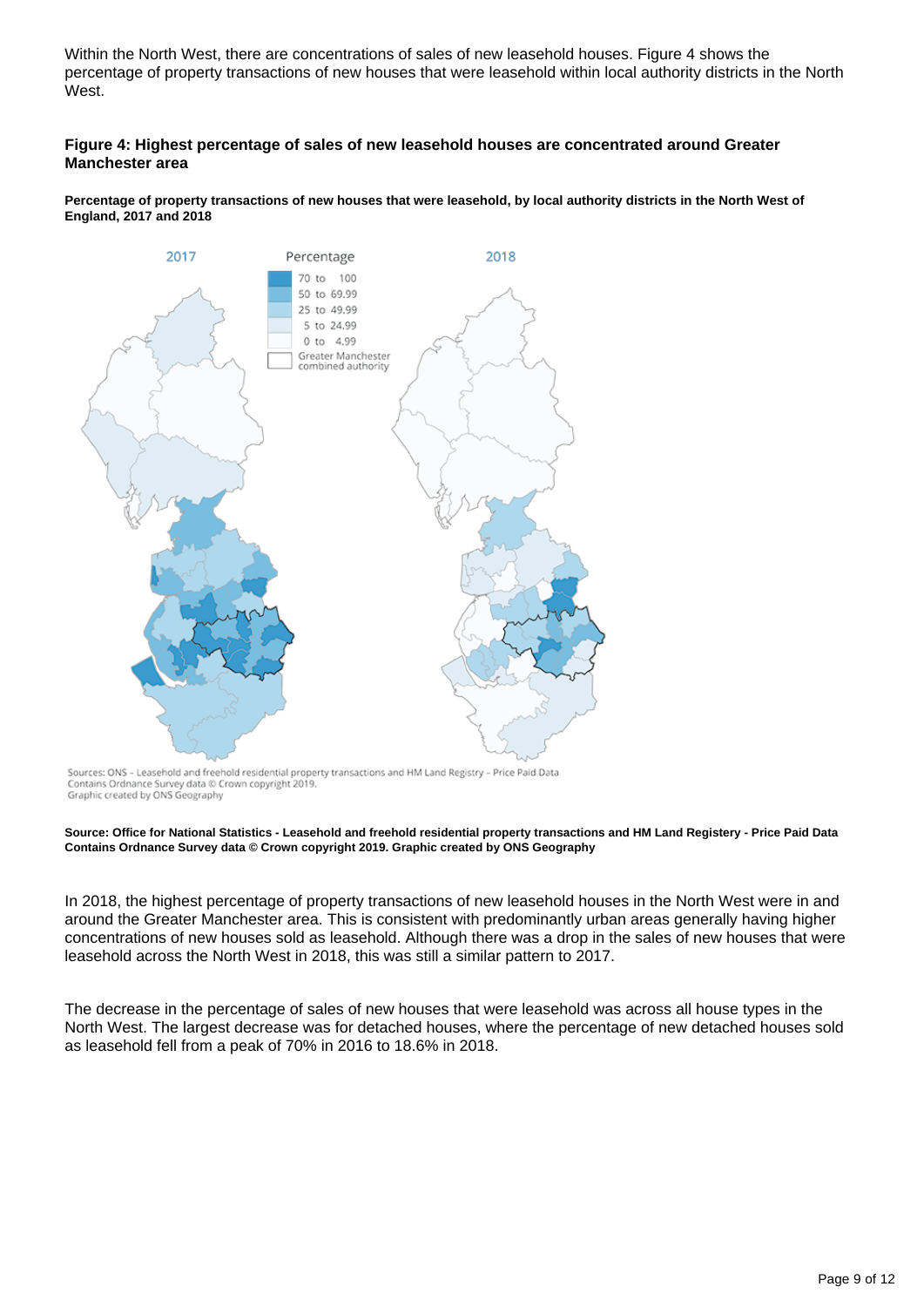# <span id="page-9-0"></span>**5 . The North West has the largest share of new leasehold house sales**

This section looks at how sales of new houses as leasehold are distributed regionally across England and Wales. This shows each region's or country's new houses sold as leasehold as a share of all new houses sold as leasehold across England and Wales.

In 2018, there were 3,242 new houses sold as leasehold in England and Wales. Out of these, two-thirds were in the North West.

Figure 5 shows the percentage share of new house sales that were leasehold in England and Wales for English regions and Wales in 2018.

#### **Figure 5: Two-thirds of new house sales that were leasehold in England and Wales were in the North West in 2018**

**Percentage share of all new houses that were sold as leasehold, English regions and Wales, 2018**

**Source: Office for National Statistics – Leasehold and freehold residential property transactions and HM Land Registry – Price Paid Data**

#### [Download the data](https://www.ons.gov.uk/visualisations/dvc656/data.csv)

Out of the 3,242 new house sales that were leasehold in England and Wales in 2018, more than 2,000 were in the North West. All other English regions, and Wales, had relatively low percentage shares, ranging from 1% in the North East to 9% in Yorkshire and The Humber.

The North West has consistently had the largest share of new leasehold house sales in England and Wales.

Figure 6 shows the North West's percentage share of new house sales that were leasehold in England and Wales from 1995 to 2018.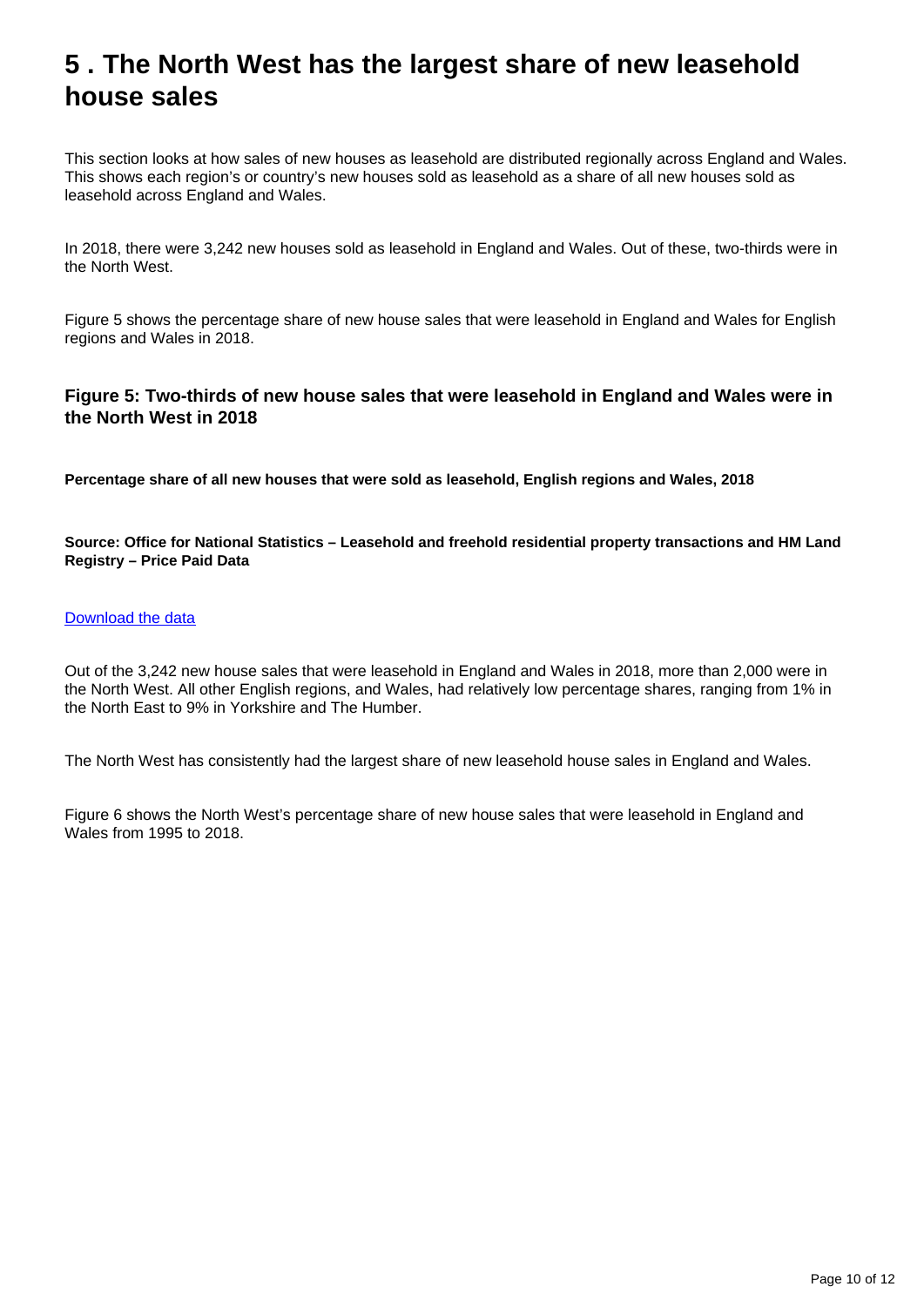#### **Figure 6: The North West consistently accounts for more than half of new leasehold house sales in England and Wales**

**Percentage share of new house sales that were leasehold in England and Wales, North West and all other regions and Wales, 1995 to 2018**

### Figure 6: The North West consistently accounts for more than half of new leasehold house sales in England and Wales

Percentage share of new house sales that were leasehold in England and Wales, North West and all other regions and Wales, 1995 to 2018



**Source: Office for National Statistics – Leasehold and freehold residential property transactions and HM Land Registry – Price Paid Data**

The North West has consistently had most sales of new houses that were leasehold, accounting for a larger percentage than for the rest of England and Wales put together.

### <span id="page-10-0"></span>**6 . Links to related statistics**

[Residential leasehold dwellings in England](https://www.gov.uk/government/collections/leasehold-dwellings) – Experimental estimates of the total stock of leasehold dwellings. It includes an estimate of the number of leasehold dwellings in the social rented sector in addition to those in the owner-occupied and private rented sector.